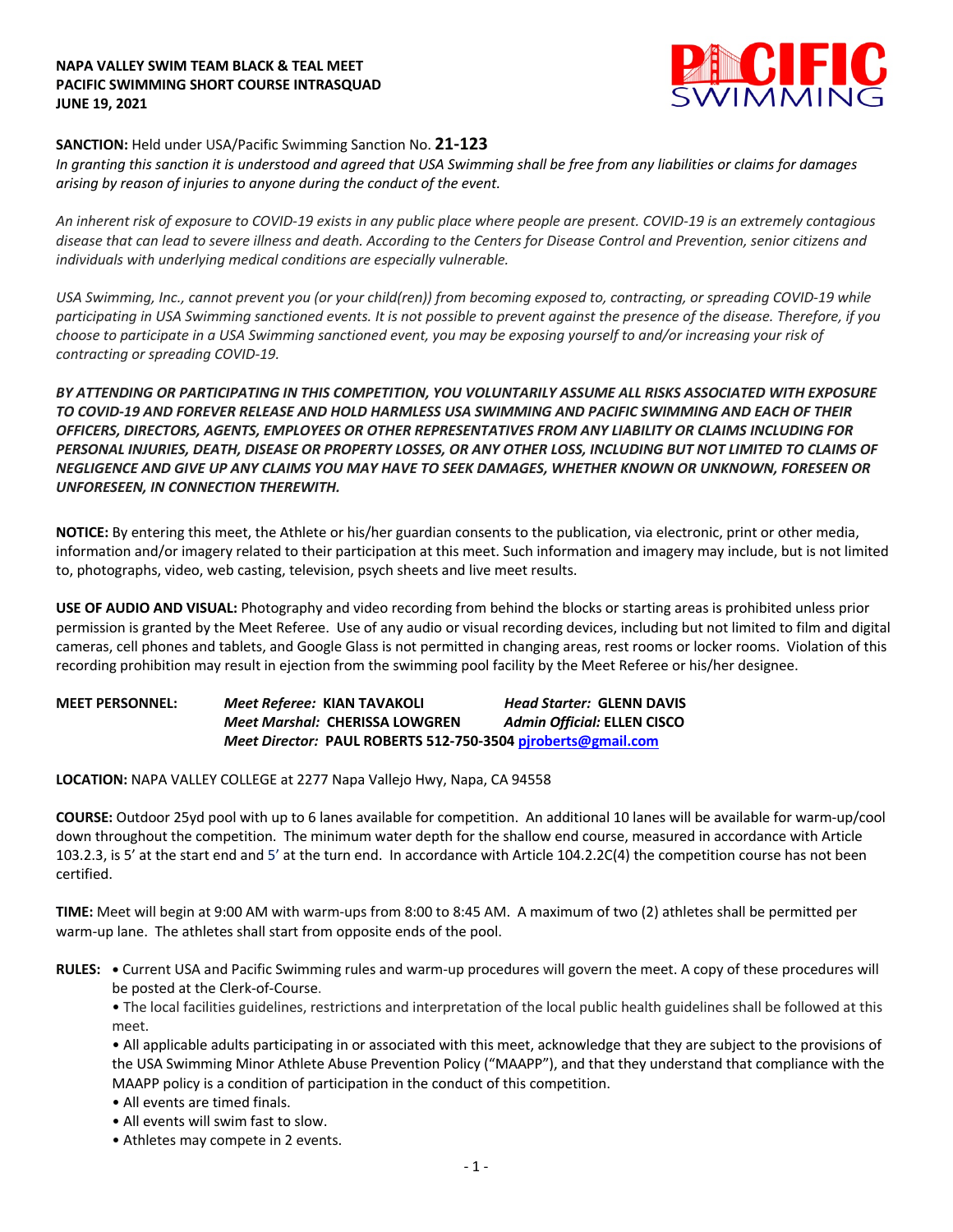• All Athletes ages 12 and under should complete competition within four (4) hours.

• Entries will be accepted until the number of splashes exceeds the estimated time line, per the "Four-Hour Rule," based on the Athletes age and gender, or when the number of entered athletes meets maximum capacity per local/facility restrictions.

**•** If local conditions warrant it the Meet Referee, with the concurrence of the Meet Director, may require a mandatory scratch down. Immediate cash refunds will be made for any mandatory scratches.

• **All Coaches and Officials must wear their USA Swimming membership cards in a visible manner.** 

**UNACCOMPANIED ATHLETES:** Any USA Swimming Athlete-Member competing at the meet must be accompanied by a USA Swimming Member-Coach for the purposes of Athlete supervision during warm-up, competition and warm-down. If a Coach-Member of the Athlete's USA Swimming Club does not attend the meet to serve in said supervisory capacity, it is the responsibility of the Athlete or the Athlete's legal guardian to arrange for supervision by a USA Swimming Member-Coach. The Meet Director or Meet Referee may assist the Athlete in making arrangements for such supervision; however, it is recommended that such arrangements be made in advance of the meet by the Athlete's USA Swimming Club Member-Coach.

**RACING STARTS:** Athletes must be certified by a USA Swimming member-coach as being proficient in performing a racing start or must start the race in the water. It is the responsibility of the Athlete or the Athlete's legal guardian to ensure compliance with this requirement.

**RESTRICTIONS:** • Smoking and the use of other tobacco products is prohibited on the pool deck, in the locker rooms, in spectator

- seating, on standing areas and in all areas used by Athletes, during the meet and during warm-up periods.
- Sale and use of alcoholic beverages is prohibited in all areas of the meet venue.
- No glass containers are allowed in the meet venue.
- No propane heater is permitted except for snack bar/meet operations.
- All shelters must be properly secured.
- Deck Changes are prohibited.

• Destructive devices, to include but not limited to, explosive devices and equipment, firearms (open or concealed), blades, knives, mace, stun guns and blunt objects are strictly prohibited in the swimming facility and its surrounding areas. If observed, the Meet Referee or his/her designee may ask that these devices be stored safely away from the public or removed from the facility. Noncompliance may result in the reporting to law enforcement authorities and ejection from the facility. Law enforcement officers (LEO) are exempt per applicable laws.

• Operation of a drone, or any other flying apparatus, is prohibited over the venue (pools, Athlete/Coach areas, Spectator areas and open ceiling locker rooms) any time Athletes, Coaches, Officials and/or Spectators are present.

**ELIGIBILITY:** • Athletes must be current members of USA Swimming and enter their name and registration number on the meet entry card as they are shown on their Registration Card. If this is not done, it may be difficult to match the Athlete with the registration and times database. The meet host will check all Athlete registrations against the SWIMS database and if not found to be registered, the Meet Director shall accept the registration at the meet (a \$10 surcharge will be added to the regular registration fee). Duplicate registrations will be refunded by mail.

• Meet is open only to qualified athletes registered with **Napa Valley Swim Team**. Athletes who are unattached but participating with **Napa Valley Swim Team** are eligible to compete.

• Entries with **"NO TIME" will be accepted**.

• Disabled Athletes are welcome to attend this meet and should contact the Meet Director or Meet Referee regarding any special accommodations on entry times and seeding per Pacific Swimming policy.

• Athletes 19 years of age and over may compete in the meet for time only, no awards. Such Athletes must have met standards for the 17-18 age group.

• The Athlete's age will be the age of the Athlete on the first day of the meet.

### **ENTRY FEES:** no entry fees.

**TEAM ENTRIES:** A sd3 entry file must be submitted by June 13th, 2021 to **kiant2010@gmail.com.** Request a confirmation of receipt to ensure delivery of the email and file.

**CHECK-IN:** The meet shall be pre-seeded. Athletes shall report to the bull-pen area at their scheduled time for each event.

**SCRATCHES:** Any Athletes not reporting for or competing in an individual timed final event that they have entered shall not be penalized.